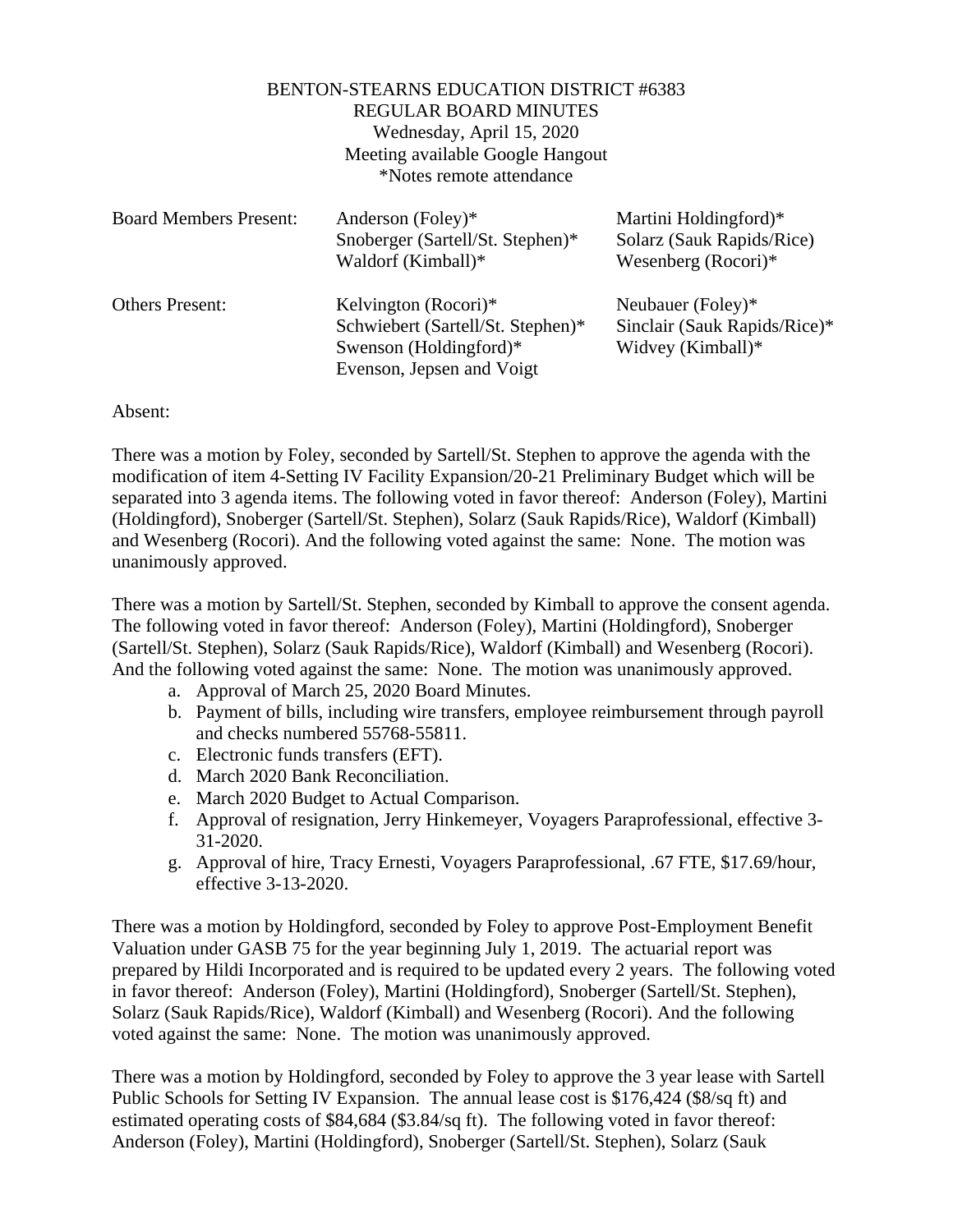Rapids/Rice), Waldorf (Kimball) and Wesenberg (Rocori). And the following voted against the same: None. The motion was unanimously approved.

There was a motion by Sartell/St. Stephen, seconded by Rocori to approve staffing for the Setting IV expansion. Proposal includes 2.50 FTE Teachers and 3.0 Paras for a total cost of \$227,471.50. BSED will end the SCTCC lease which will be a reduction of \$30,000. The following voted in favor thereof: Anderson (Foley), Martini (Holdingford), Snoberger (Sartell/St. Stephen), Solarz (Sauk Rapids/Rice), Waldorf (Kimball) and Wesenberg (Rocori). And the following voted against the same: None. The motion was unanimously approved.

There was a motion by Holdingford, seconded by Sartell/St. Stephen to approve a 1.0 FTE ECSE Teacher for 2020-2021 based on the actual number of students being served. The following voted in favor thereof: Anderson (Foley), Martini (Holdingford), Snoberger (Sartell/St. Stephen), Solarz (Sauk Rapids/Rice), Waldorf (Kimball) and Wesenberg (Rocori). And the following voted against the same: None. The motion was unanimously approved.

There was a discussion on Coordinated Early Intervening Services (CEIS). BSED and their member districts are required to set aside federal funds for 2020-2021 school year, which is estimated to be \$378,000. Final planning details for the application and CEIS plan will be considered at the May board meeting. One of the agreed upon components of this grant is an additional 1.0 FTE School Psychologist.

There was a motion by Kimball, seconded by Holdingford to approve an additional 1.0 FTE School Psychologist for 2020-2021 to be funded with the CEIS Grant. The following voted in favor thereof: Anderson (Foley), Martini (Holdingford), Snoberger (Sartell/St. Stephen), Solarz (Sauk Rapids/Rice), Waldorf (Kimball) and Wesenberg (Rocori). And the following voted against the same: None. The motion was unanimously approved.

There was discussion on the BSED 2020-2021 Preliminary Budget. Updates will be made and presented to the board for approval at the May board meeting.

There was a motion by Sartell/St. Stephen, seconded by Foley to approve the Revised BSED and BSV 2019-2020 Calendars with inclement weather and emergency closing adjustments. The following voted in favor thereof: Anderson (Foley), Martini (Holdingford), Snoberger (Sartell/St. Stephen), Solarz (Sauk Rapids/Rice), Waldorf (Kimball) and Wesenberg (Rocori). And the following voted against the same: None. The motion was unanimously approved.

There was a motion by Kimball, seconded by Rocori to approve all future board meetings to be teleconference, virtual format until further notice due to the current federal and state emergency declarations and guidance on social distancing, in accordance with MS 13D.021. The following voted in favor thereof: Anderson (Foley), Martini (Holdingford), Snoberger (Sartell/St. Stephen), Solarz (Sauk Rapids/Rice), Waldorf (Kimball) and Wesenberg (Rocori). And the following voted against the same: None. The motion was unanimously approved.

Executive Director and Assistant Director Updates and Reports

- a. Distance Learning Update
- b. MDE Monitoring Update
- c. Infinitec